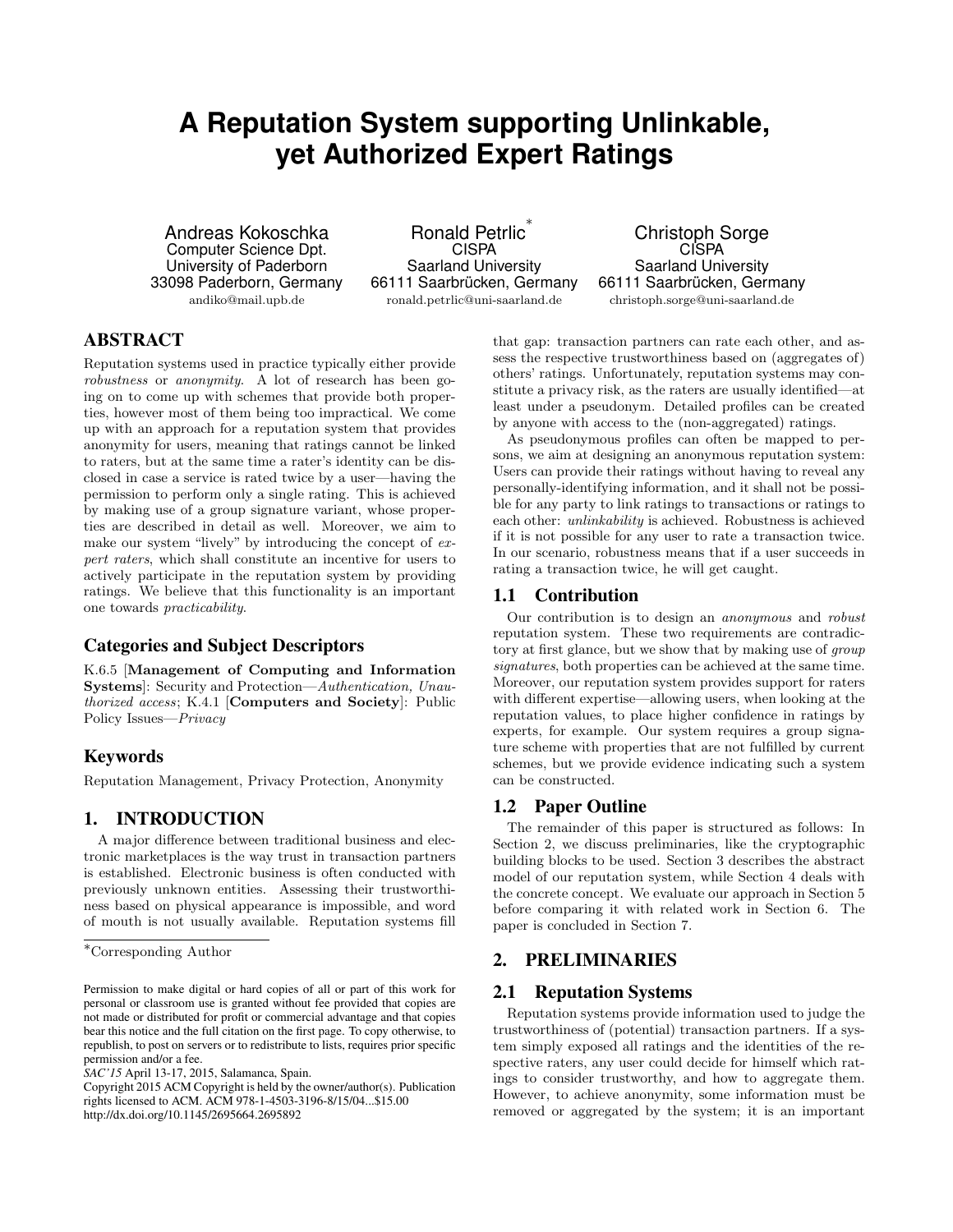design decision which information can still be exposed. In particular, we consider the rater's experience (i.e. an indication about the number of previously rated transactions) as a relevant criterion, which we make available to the users.

A number of issues have to be considered in reputation systems that work either without identities, or with cheap identities. Sybil attacks are a common problem, meaning that one party appears under multiple identities to skew aggregate ratings (also referred to as ballot stuffing, a term originating from voting systems). This can be used both for self-promoting and for slandering attacks. Whitewashing is a related problem: A rated entity can create a new identity so old, negative ratings can no longer be attributed to it. For an extensive discussion of attacks on and defenses of reputation systems, see Hoffman [11].

#### 2.2 Cryptographic Building Blocks

In this section, we describe some of the cryptographic building blocks used in our reputation system.

#### *2.2.1 Partially Blind Signatures*

Brands [4] introduces the concept of "restrictive blind signatures", in which not all the information is blinded, as in other blind signature schemes, like e.g. the one by Chaum ET AL. [5]. This property allows any verifier to derive some additional information for verification.

ABE ET AL.  $[1]$  construct a method to "date" blind signatures, which allows including arbitrary public data in a blind signature. Signature schemes with that property are commonly known as "partially blind signatures".

The actual scheme that is used in this paper is due to CHIEN ET AL. [7]. The scheme is based on RSA and requires very low computational effort. To generate a signature, four algorithms are executed by signer and signature requester. The processes are as follows:

Initialization:

- The signer sets up public key  $(e, n)$  and private key  $(d, n)$  according to the RSA scheme
- The signer publishes his public key and defines a secure one-way hash function  $h$  to be used

Request:

- The requester selects the common information  $a$  to be included in the signature for message m
- The requester chooses the blinding factors  $r$  and  $u \in$  $\mathbb{Z}_n^*$  uniformly at random
- The requester sends  $(a, \alpha)$  to the signer, where  $\alpha =$  $r^e h(m)(u^2+1) \mod n$
- The signer verifies a and responds with a random integer  $x \leq n$
- $\bullet$  Let  $r'$  be an integer value chosen uniformly at random and  $b = r \cdot r'$
- The requester computes  $\beta = b^e(u x) \mod n$  and sends  $\beta$  to the signer
- Upon receiving  $\beta$ , the signer computes  $t = h(a)^d (\alpha (x^2 +$  $(1)\beta^{-2})^{2d} \mod n$
- The blind signature  $(\beta^{-1}, t)$  is sent back to the requester

#### Extraction:

• The requester computes a valid signature with  $s =$  $t \cdot r^2 \cdot r^{\bar{1}4} \mod n$  and  $c = (ux + 1) \cdot \beta^{-1} \cdot b^e = (ux + 1) \cdot \beta^{-1} \cdot b^e$  $1)(u-x)^{-1} \mod m$ 

The resulting signature can finally be verified by checking whether the equation  $s^e = h(a)h(m)^2(c^2+1)^2 \mod n$  holds.

#### *2.2.2 Group Signatures*

Group signatures were introduced by CHAUM ET AL. [6]. Those schemes allow an arbitrary member of a group to anonymously sign messages on behalf of the group. In a first step, the group members need to enroll with a dedicated trusted group manager. The group manager decides whether the new member is allowed to join the group and issues a private group signing key for the new member. It is also the group manager who is able to revoke the anonymity of a single group member by exposing him as the one responsible for a particular signature. Group signatures do not only provide unlinkability of signatures to their authors, but also guarantee unlinkability of two different signatures.

BONEH ET AL. [3] present a group signature scheme based on bilinear maps, which allows for very short signatures and low computational effort for signature verification. Boneh et al. also discuss revocation mechanisms and conclude that ideally, only a broadcast to all signature verifiers is needed. Their proposed signature scheme also provides that functionality, which is called verifier-local-revocation (VLR). However, the revocation mechanism leads to a computational cost, increasing linear with the number of revoked group members.

#### *2.2.3 Ring Signatures and One-more Unforgeability*

Ring signatures provide similar properties to group signatures, without the requirement for a group manager. Thus, there is no functionality for anonymity revocation. A ring signature can be computed by any member of a group of users if the public keys of all the group members are accessible beforehand. It is not possible to link any group member to a concrete signature, thus, the determination of a signer of a message is not possible. There exist a number of ring signature schemes in the literature.

The ring signature scheme by FUJISAKI ET AL. [10] provides an interesting property, which is also required in the group signature scheme used in the paper at hand. They propose the concept of traceable ring signatures. For that purpose, "tags" are introduced for every signed message. A  $\text{tag } T = (t, pKN)$  consists of a tag name t and the total set of public keys of all ring members  $pKN$ . Every ring member can sign messages with his respective private key, including a tag  $T'$  with an arbitrary tag name. Messages can be verified with respect to the included tag, while the identity of the signer remains private as usual for any kind of ring signature. The distinct property of the traceable signature scheme are two distinguishable attributes provided:

• Every two signatures with the same tag but different messages can be traced by any verifier with only knowl-

Signing: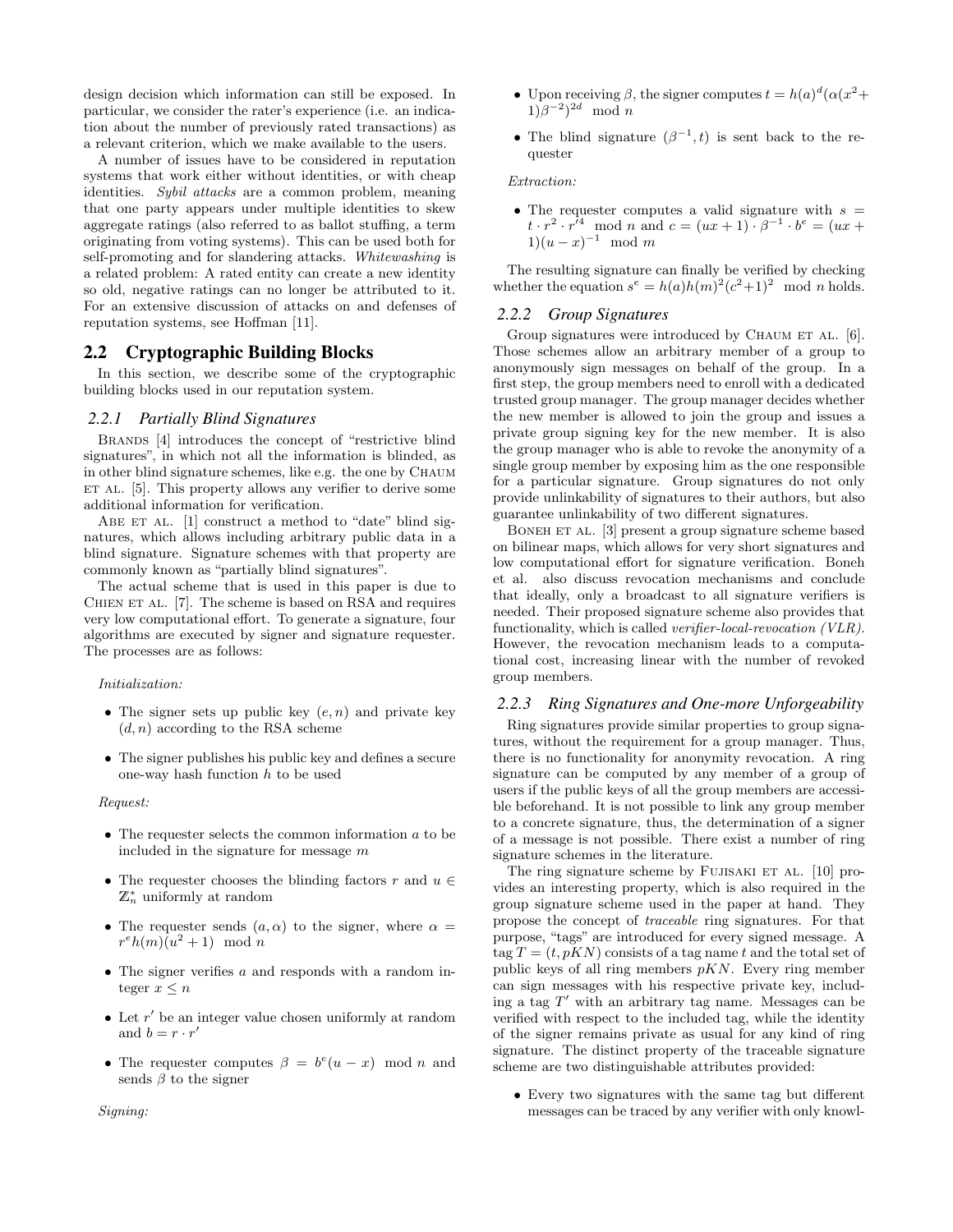edge of both messages, both signatures and the common tag (public traceability)

• Every two signatures generated by a single signer and including the same tag are linked (tag-linkability)

The second property ensures the so-called "one-more unforgeability", as no tag can be used more than once by any ring member for different messages without making the multiple usage visible to any verifier.<sup>1</sup>

#### *2.2.4 One-more Unforgeability for Group Signatures*

As of today, there exist no group signature schemes with attributes comparable to those of ring signature schemes as discussed above.

However, DAMGÅRD ET AL. [8] present a group signature variant which provides one-more unforgeability. The scheme relies on zero-knowledge proofs [9] performed for every signature that a group member generates. Like the traceable ring signature, it can expose the identity of members who sign two different messages with a respective value  $\alpha$ . This value can be considered equivalent to the tags discussed before. However, the signature generation requires communication with the group manager. Setting the parameters so that the scheme offers "reasonable" security, the total amount of data exchanged between the group manager and a group member for signature generation sums up to about 130 Kilobytes.

# 3. SYSTEM MODEL

Our proposed reputation system comprises of the following entities:

- Reputation provider which stores the users' ratings and provides the service providers' reputation values to users
- Service providers which are rated by users
- Users who rate service providers and retrieve service providers' reputation values
- Group manager which is responsible for registering the users who use the group signature scheme
- Prestige manager which is responsible for managing the users' "prestiges", i.e. the users' expertise levels

Users rate service providers—not services/transactions after having performed a transaction with them.

#### 3.1 Requirements

The requirements to our system can be classified into the following categories.

#### *3.1.1 Liveliness*

Liveliness is a very important requirement in reputation systems—neglect often leading to reputation systems that pose no practical advantage as ratings are spare and, thus, reputation values simply not being available or not significant. This is the reason why we strive for a mechanism that rewards users who provide a rating for a completed transaction. Liveliness is achieved if the following properties are met:

- Rating Incentive: The system shall offer a rating incentive for users in order to maintain a high level of ratings.
- Quick Rating: Prompt acquisition of recent ratings in order to have up-to-date reputation values and to avoid negative ratings by users after the time for complaints has passed.
- Reflection of up-to-date State: The service provider's reputation value must not show a high inertia if the average ratings drop quickly.

The incentive for providing ratings in our scenario is supposed to be achieved by a mechanism that shall allow users to excel, i.e. to gain "prestige" by submitting ratings and become an "expert rater" at some point of time. Expert raters' ratings, on the other hand, may be valued more by other users as they can assume that those expert raters who have performed a lot of transactions already—know better how to assess transactions (service providers) and, thus, rating them more accurately than others could do. The requirement for expert ratings can also be found in the literature [12].

Moreover, many reputation systems—especially those that provide privacy by not revealing individual ratings but only an aggregated reputation value—face the problem that they do not adapt well to new situations. For example, if a service provider delivered good quality over a long period of time, his reputation value was, let us assume, good. However, at a certain point of time, the service provider decides to just deliver bad quality from now on, resulting in, let us assume, bad ratings. However, those (current) bad ratings might not have a strong impact in some reputation systems as only the aggregation over all—including the many good—ratings is made available as reputation value. We thus strive for a reputation system that does not have this problem.

#### *3.1.2 Security*

If ratings for service providers were to be submitted by arbitrary users—even those not having dealt with the service providers—, those ratings, and the reputation values based upon them, would be meaningless. Moreover, legitimate ratings and reputation values should not be alterable by any party. Security is achieved if the following sub-requirements are met:

- Authorization: Only after having performed a transaction with a service provider, a user shall be able to rate that service provider
- Integrity: No ratings may be altered during transmission or while being stored at the reputation provider

#### *3.1.3 Privacy*

The main motivation for users' privacy to be adhered to in a reputation system is that users are expected to rate more honestly—and, rate at all. Users might not rate service providers that provide products they do not want to be connected to by other users, and, thus, would not use a reputation system that relies on identification during ratings. Privacy is achieved if the following protection goals are met:

• Anonymous Rating: Users shall be able to transmit their ratings to the reputation provider without revealing any personally-identifiable information. For that

<sup>&</sup>lt;sup>1</sup>"The total number of signatures with respect to the same tag cannot exceed the total number of ring members in the tag, if every any two signatures are not linked." [10]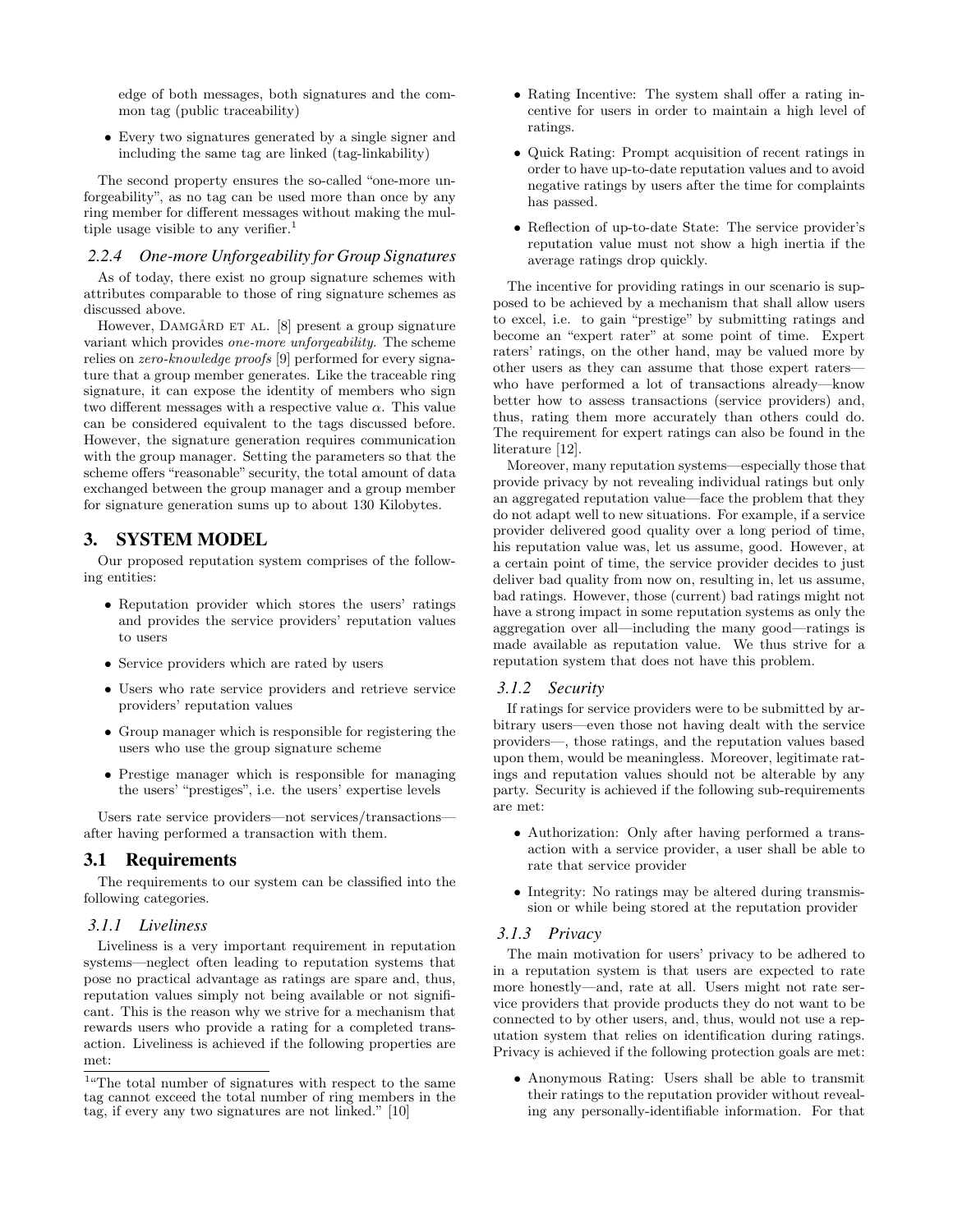purpose, the following unlinkability guarantees need to be met:

- Unlinkability of ratings to transactions
- Unlinkability of raters to transactions
- Unlinkability of any two or more ratings

#### 3.2 Assumptions

A reliable reputation system is based on the authenticity of its users' identities. In consequence, such a system requires sufficient cost for users' identities. We thus assume, that an entity already exists that can verify the identity of any user. Furthermore, we assume that a public key infrastructure (PKI) is accessible and all users hold verifiable credentials or can obtain them at any time, providing their verified identity. Acquisition of those credentials is assumed to impose sufficiently high cost for all users in order to prevent Sybil attacks.

In order for users to stay fully anonymous, communication anonymity also needs to be given. Therefore, we assume users to connect to the reputation system through mechanisms such as Tor.

Communication channel security (i.e. secrecy, integrity, and authenticity) is assumed to be given by using standard mechanisms such as TLS.

Moreover, we assume a group signature scheme with onemore unforgeability that provides the following properties:

- After enrollment at the group manager, the generation of a group signature can be done individually by every group member without depending on any other entity.
- The group manager can trace any signature and reveal the identity of the signer.
- Every group signature contains a tag  $T$ , with  $T$  being an arbitrary value.
- Every two signatures generated with a single group member's secret key and including the same tag are linked (one-more unforgeability).
- The signature scheme is fully dynamic, allowing users to join the group at any time after initializing and providing a method for member revocation.
- The signature scheme offers verifier-local-revocation [3] with a logarithmic or better correlation between the number of revoked group members and computational cost for verification.

#### 3.3 Definition of Security and Privacy

We assume that there is no single trusted third party (TTP) that keeps track of reputation information, i.e. particularly the reputation provider is not a TTP. The reputation provider is modeled as a malicious adversary that might deviate from the protocol specification.

The reputation provider must not learn the real identity of the user submitting a rating—unless the user rates the same service provider twice.

Furthermore, the reputation provider shall not be able to manipulate any ratings, i.e. not publish them when providing reputation values.

The service providers shall not learn which users provided ratings for their services. If there is only a small number of users who performed a transaction (and, thus, a small number of ratings), the service provider shall not learn those ratings as it would allow drawing conclusions about which user rendered in a certain rating—especially if the user reveals his real identity for the transaction, e.g. for orderings of physical goods.

# 4. CONCEPT

The use cases of the system are shown in Fig. 4. The individual phases of the overall system are described next in more detail.



Figure 1: Use cases of the proposed reputation system

# 4.1 Setup Prestige

The prestige manager sets the users' initial amount of prestige  $prestige_{init}$ , as well as a value  $prestige_{add}$  by which the user's prestige is incremented for every rating he submits. Then the prestige levels  $Prestige_1, \ldots, Prestige_k$  are defined and a trusted group manager is selected to initialize the groups  $g_1, \ldots, g_k$  with group IDs denoted by  $G_1, \ldots, G_k$  corresponding to the prestige levels. After the group generation is completed, the prestige manager generates a private key  $pm_{priv}$  and the corresponding public key  $pm_{pub}$ , which is then forwarded to the group manager. This key is needed to verify the partially blind signed token, which every user needs to provide for enrollment at the group manager.

To allow for a promotion of the users during the operational period, a threshold vector  $V_{threshold} = (v_1, \ldots, v_k)$  is  $generated$ — $k$  equaling the total number of groups generated before. A user's amount of prestige  $prestige_u$  needs to be greater or equal to  $v_i$  in order to be promoted to group  $G_i$ .

#### 4.2 Setup Reputation Provider

In the first step, the reputation provider needs to select the desired prestige manager. As rating aggregation can be dependent on the prestige levels specified by the prestige manager, aggregation functions should be defined at this point. Moreover, the structure of ratings to be accepted needs to be published—in order to be accessible for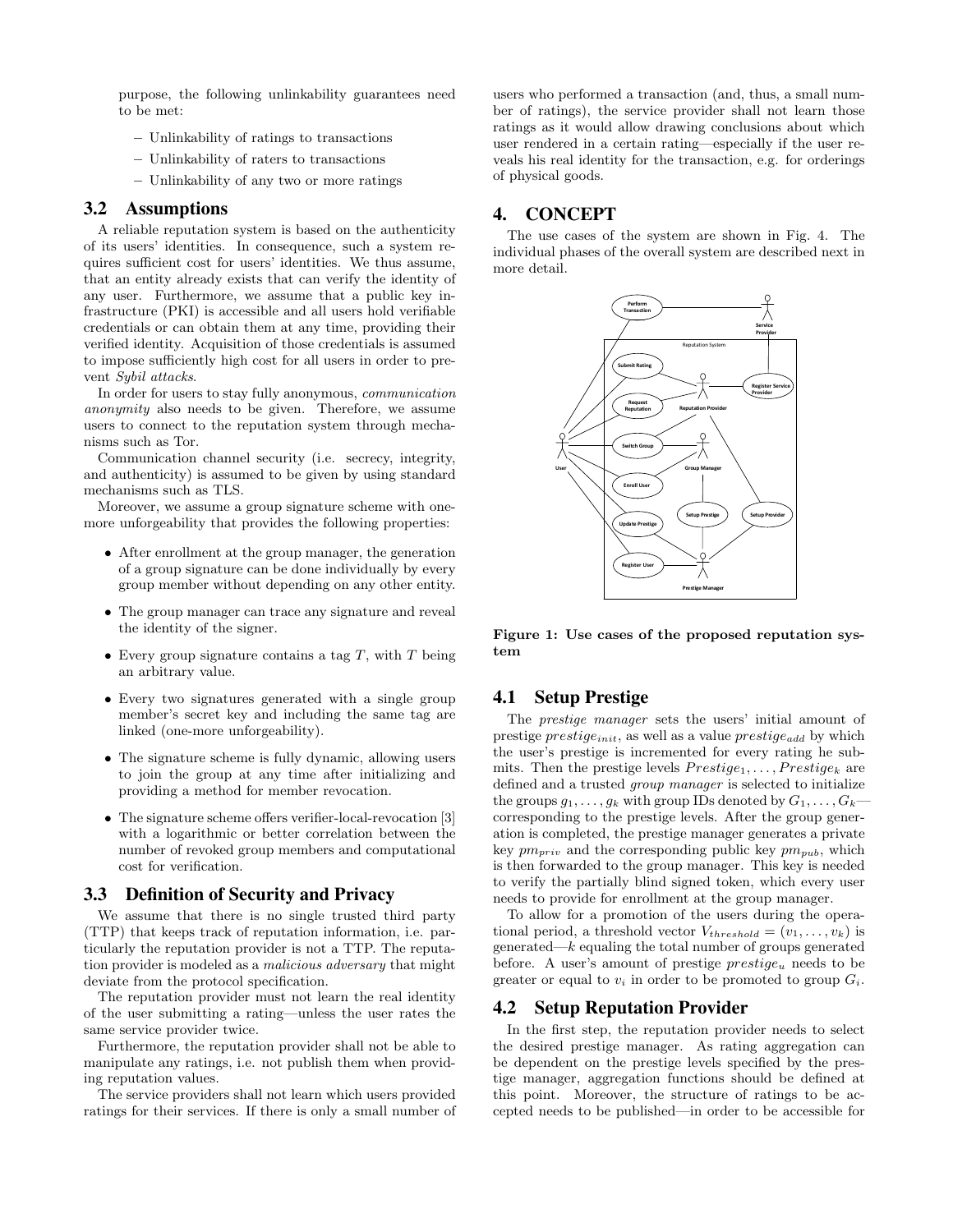everyone—beforehand as well. For arbitrary ratings, a general structure in form of a vector  $R_{tr}$  can be assumed. The number of ratings  $C$  that are collected before publishing them—as reputation value—, is also set.

Finally, the reputation provider generates a private key  $rp_{priv}$  and the corresponding public key  $rp_{pub}$ , which is forwarded to the prestige manager with a request for registration. If the prestige manager accepts the request, the system is ready to accept ratings.

#### 4.3 Register Service Provider

The service provider generates a private key  $sp_{priv}$  and the corresponding public key  $sp_{pub}$ , which is forwarded to the reputation provider. If the service provider agrees to the processing and sharing of its reputation value, the reputation provider issues an ID  $ID_{sp}$  and a token-time<sup>2</sup>  $TT_{sp}$  to the service provider.

# 4.4 Register User

While users are not required to register at the reputation provider, a registration at the prestige manager is required. This registration can be performed without exposing users' identities. The goal of registering at the prestige manager is to gain credentials that allow the reputation provider to identify the respective user's level of prestige and prevent providing ratings several times.

In the first step, the user generates his private key  $u_{priv}$ and the corresponding public key  $u_{pub}$ , which he forwards to the prestige manager. The prestige manager generates a new account  $a_u$  with initial prestige  $prestige_{init}$  and stores the received public key  $u_{pub}$  associated with that account. Then the prestige manager forwards the user's new account number  $A_u$  and the prestige manager's public key  $pm_{pub}$ .

The user then acquires a partially blind signature for a random token  $T_{ru}$ . This process, which provides no knowledge of  $T_{ru}$  to the signer but reveals the ID  $G_1$  of the initial group as part of the signature, works as follows. The user computes the hash value  $h(T_{ru})$  and blinds the value with the received public key  $pm_{pub}$  to get  $h(T_{ru})^*$ . This result is sent to the prestige manager who returns a blind signature  $\sigma_{pm}(h(T_{ru})^*, G_1)$  for  $h(T_{ru})^*$  with the group ID as public information. The user then unblinds the result to obtain a valid signature including the ID of the initial group.  $(T_{ru}, G_1)'$  denotes the signed value of  $T_{ru}$ .

#### 4.5 Enroll User

Every user needs to become a member of one of the groups generated during the setup of the reputation provider before being able to submit ratings. To obtain membership of a group, the user needs to submit his credentials to the group manager. If the group manager accepts the credentials, he first checks whether the user has already enrolled before. If that is not the case, the group manager asks the user for the token  $(T_{ru}, G_1)'$ , which has been blindly signed by the prestige manager during the registration process. As described previously,  $(T_{ru}, G_1)$  includes the ID of the initial group  $g_1$ . This informs the group manager about the group the respective user is supposed to enroll in. The user provides that token and the group manager then checks the received signature for validity. If it is valid, the list of all previously used tokens is searched for the user's token. In case it has not been used before, it is added to the list. The user's credentials are then stored and the user is enrolled.

At the end of this process, the group manager issues a valid group secret key  $GSK_u$  to the user. The user stores all information, as they will be used later on when he wants to enroll in another group.

#### 4.6 Request Reputation

Any user can request service providers' reputation values, by asking the reputation provider for the reputation value of the service provider with ID  $ID_{sp}$ . The user can specify the exact reputation information desired. It can either be the total amount of ratings  $R_{total}(ID_{sp}, (t_{begin}, t_{end}))$  over a period of time  $(t_{begin}, t_{end})$  or any form of aggregated data  $R_{agg}(s,(t_{begin}, t_{end}))$  which the reputation provider is willing to provide for some respective period.

Given the possibility to access all "raw" ratings, any user is thus able to verify the contained signatures and to decide whether a concrete reputation value is trustworthy.

#### 4.7 Perform Transaction

Any transactions between users and service provider are supported by our reputation system. Before processing any payment for the transaction, though, the service provider needs to supply the user with its public key  $sp_{pub}$  and the user asks for a (blindly) signed token, which works as follows. The user generates a random token  $T_r$ . Then he computes its hash value  $h(T_r)$  and blinds the result using the seller's public key  $sp_{pub}$  to receive a partially blind signature for the resulting value  $h(T_r)^*$  once again. The common information is the service provider's public token-time  $TT_{sp}$ . The user forwards  $h(T_r)^*$  to the service provider who responds with the desired blind signature  $\sigma_{sp}(h(T_r)^*, TT_{sp})$ . The user unblinds the received signature and eventually holds the signed value  $(T_r, TT_{sp})'$  for his random token generated before. If the signature passes verification, the user processes the required payment and the transaction is carried out.

#### 4.8 Submit Rating

As covered above, users are granted with a signed random token  $(T_r, TT_{sp})'$  of their own choice during transactions, which entitles them to submit ratings to the reputation provider and, furthermore, increase their prestige after submission. Moreover, as we have seen, the user is in possession of a valid group secret key  $GSK_u$  for the group  $G_u$ , where  $G_u$  denotes the group the user is enrolled in.

To submit a rating to the reputation provider, the user sends his token  $(T_r, TT_{sp})'$  first. The signature of the token is verified and the token is checked for double-spending. If the token is not found on the list of all previously submitted tokens, the token is added to the list. Moreover, the reputation provider checks whether the service provider's tokentime is still valid. Let  $TT'_{sp}$  be the service provider's current token-time. If  $TT'_{sp} \geq TT_{sp} + 1$  holds, the token's lifetime has expired and, thus, the token is rejected. Otherwise, the reputation provider acknowledges the token's validity and requests for the user's rating.

The user generates a rating vector  $R_{tr}$ . He signs  $R_{tr}$  using his group secret key  $GSK_u$  and the required tag  $ID_{sp}$ , giving the signed value  $(R_{tr}, ID_{sp})'$ . Note that  $ID_{sp}$  is the respective service provider's public ID.  $(R_{tr}, ID_{sp})'$  is then transmitted together with the user's group ID  $G_u$ .

The reputation provider checks the validity of the group

<sup>2</sup>Token-time means that the token includes a time-stamp.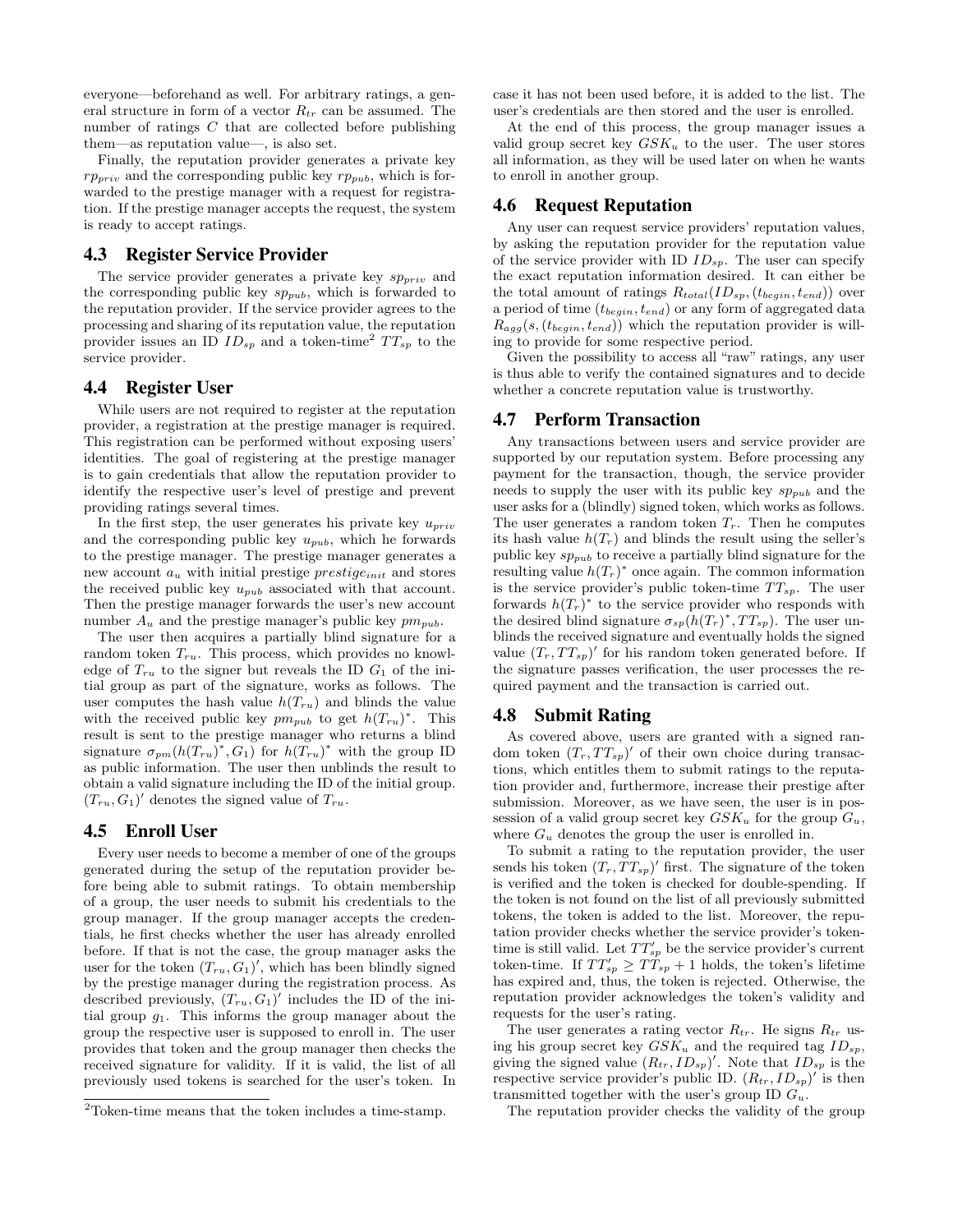signature for the claimed group  $g_u$ . If the signature is valid, the rating is accepted. Given the group signature scheme's property of one-more unforgeability, any two vectors of different ratings which are signed with a single user's key are inevitably linked. The set of received ratings is therefore searched for any linked values. If some linked ratings are found, the current process is aborted. Otherwise, the reputation provider adds  $(R_{tr}, ID_{sp})'$ ,  $G_u$ ,  $(T_r, TT_{sp})'$  as one element to the set  $W_{sp}$ , denoting the ratings accumulated for service provider  $ID_{sp}$  and waiting for disclosure. If the amount of tokens with token-time  $TT'_{sp}$  exceeds C,  $TT'_{sp}$  is increased by one. All ratings with token-time  $TT_{sp} \neq TT'_{sp}$ are released in random order, if  $W_{sp}$  contains more than  $\dot{C}$ elements. This data then reveals the particular signed ratings, i.e. the reputation value, the associated users' levels of prestige and the users' authorization for ratings.

To reward the user for his rating submission, the reputation provider transmits his public key  $rp_{pub}$  to the user and the user once again generates a token, which will be (blindly) signed by the reputation provider—this token can then be presented to the prestige manager to get an increased prestige. This process works as follows. The user acquires a partially blind signature with his group ID  $G_u$ , denoting his current prestige level. The user generates a random token  $T_p$ , computes the hash value  $h(T_p)$  and blinds the result using the reputation provider's public key  $rp_{pub}$ . The resulting value  $h(T_p)^*$  is transmitted to the reputation provider who responds with the desired blind signature  $\sigma_{rp}(h(T_p^*, G_u))$ . The user unblinds the received signature to get the signed value  $(T_p, G_u)'$  of his token  $T_p$ , with his prestige level included in the signature. The token is verified by the user.

#### 4.9 Update Prestige

The partially blind token  $(T_p, G_u)'$ , received during the rating submission, entitles the user to increase his prestige at the prestige manager. Therefore, the user signs in to his account  $a_u$  at the prestige manager and submits the token. The prestige manager verifies the validity of the signature and the group index  $G_u$ . If the check succeeds, the user's current prestige value  $prestige_u$  is increased by  $prestige_{add}$ and the new value is returned.

The prestige value offers promotion to a higher prestige level. Thus, after incrementation, it is checked whether the value reaches a certain threshold. If that is the case, the user is promoted to the next level. Let  $prestige_u$  be the user's current prestige level. The respective threshold for promotion to the next level is then given by  $v_{u+1}$ , defined in the threshold vector  $V_{threshold}$ . Thus, if  $v_{u+1} \leq prestige_u$ , the user is promoted. As the prestige level is associated to the user's group membership, switching the group is required as well.

To switch the group, a partially blind signature is generated. The common information contained in the signature is a vector  $\alpha = (G_u, G_{new})$ . It contains the IDs of the user's current and future group.

A random token  $T_{promotion}$  is generated by the user who then computes its hash value  $h(T_{promotion})$  and blinds the result using the prestige manager's public key  $pm_{pub}$ . The blinded value  $h(T_{promotion})^*$  is transmitted to the prestige manager. The prestige manager computes the blind signature  $\sigma_{pm}(h(T_{promotion})^*, \alpha)$  and forwards it to the user. The user unblinds the received signature to get the signed value  $(T_{promotion}, \alpha)'$  of his token  $T_{promotion}$ .

#### 4.10 Switch Group

To switch to a group representing a higher prestige level, a user has to contact the group manager. The user transmits his credentials provided for enrollment before and the group manager verifies them. If the verification succeeds, the group manager asks for a token, authorizing the switch to another group. The user sends his signed token  $(T_{promotion}, \alpha)'$ , which is verified by the group manager. As  $\alpha = (G_u, G_{new})$ defines the group member's claimed current group, the group manager can verify this information against his own data. If the token matches and cannot be found in the list of previously submitted tokens, the group manager revokes the user's current group secret key  $GSK_u$  and informs the reputation provider to update his revocation list. The user is then enrolled in the group corresponding to his new prestige level and  $(T_{promotion}, \alpha)'$  is added to the list of previously used tokens. Transmission of the user's new group secret key  $GSK'_u$  finishes the procedure.

#### 5. EVALUATION AND DISCUSSION

In this section we check whether the requirements as stated in Sect. 3.1 are met. We begin with the general requirements to the reputation system in terms of functionality and then show that the proposed concept is secure and privacypreserving.

#### 5.1 Liveliness

In comparison to related work on privacy-preserving reputation systems, our proposed concept also puts a focus on the liveliness of the reputation system, i.e. that the reputation system is actively used by users.

#### *5.1.1 Rating Incentive*

In reputation systems used nowadays, users do not have any direct incentive to provide ratings: it costs time to provide a rating but it helps only other users. However, a reputation system with a high number of ratings is more reliable, i.e. the reputation value is more accurate. This is why we have introduced what we call "prestige" in our concept. The prestige levels of users increases with all submitted ratings. Users thus get the chance to ascent and become "expert raters", which means that they are more appreciated by other users. At the same time, users are not able to cheat, as we will cover in the security analysis: ratings can only be provided if transactions actually took place. Thus, we believe that our approach of introducing prestige provides a good way of rating incentive and will make our reputation system "livelier".

#### *5.1.2 Quick Rating*

As we have shown in our concept description, ratings can only be transmitted for a certain period of time after a transaction has taken place. This approach protects services providers from being threatened by users long after the transaction. If users were able to provide a rating even after a long time, the rating could serve as some sort of "insurance" for the user: If the user is not happy with the product any longer after one year, for example, he could simply demand his money for the product back and threaten to provide a very bad feedback if the service provider does not comply with the demand. Especially in a reputation system where individual ratings have a high impact on the reputa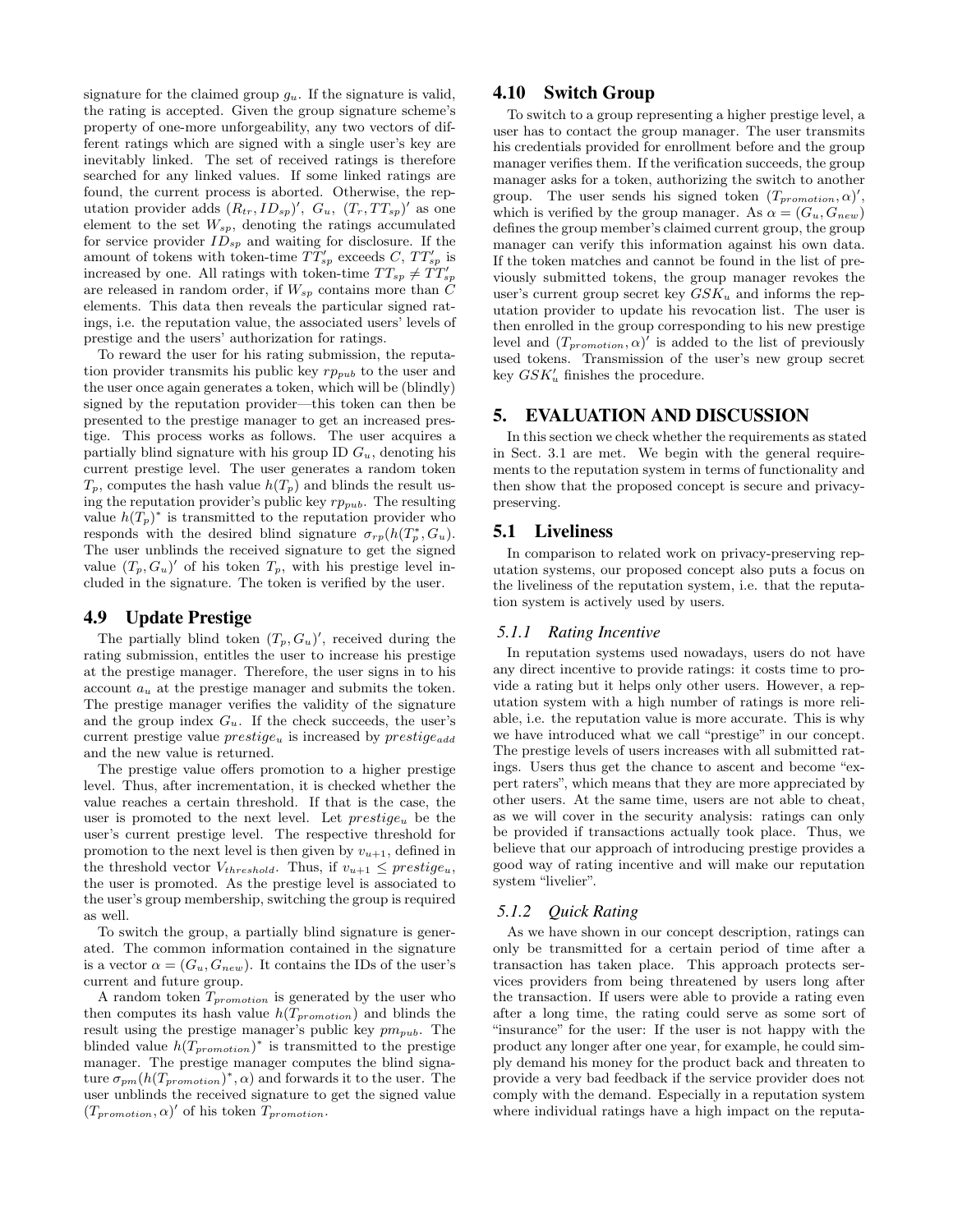tion value, a service provider would not take that risk of not complying with the users' demands.

#### *5.1.3 Reflection of up-to-date State*

Inertia is a property that most anonymous reputation systems struggle with. The reason for that lies in the tradeoff between anonymity by hiding in an anonymity set and quick provision of reputation values. With the size of the anonymity set in the proposed concept set to  $C$ , there is a lower bound imposed for the reputation's inertia. Except for this, there is no additional delay as ratings can also be accessed individually, i.e. as "raw data", which will quickly show rapid reputation changes—e.g., if the service provider starts to deliver only bad quality from a certain point of time on.

#### 5.2 Security Analysis

Our proposed reputation system conforms to the security requirements that hold for most reputation systems in use today as well.

#### *5.2.1 Authorization*

As we have seen, users get supplied with an authorization token that entitles for the submission of a rating during the transaction from the service provider. Only users in possession of such tokens are able to rate a service provider—only once. The communication channels provide confidentiality. Thus, the reputation provider is the only entity, besides the user, which gets access to the token. In theory, the reputation provider would be the only entity that could "steal" that token from the user and use it to submit a rating with the user's prestige. However, the user would immediately identify such fraudulent behavior as all ratings are made public. Furthermore, the user can prove ownership by revealing the blinding factor used for acquisition of the signature.

#### *5.2.2 Integrity*

Integrity of ratings and, thus, reputation values, is provided on two levels. First, all ratings are publicly accessible and therefore verifiable (by the raters themselves). Secondly, integrity is based on the unforgeability property of the underlying group signature scheme: Generation of a valid signature for altered ratings is computationally infeasible. Thus, no ratings can be altered without invalidating the group signature.

#### 5.3 Privacy Analysis

Privacy protection is a fundamental requirement for reputation systems to provide users the possibility to rate transactions/service providers they would otherwise not do, as we have argued.

In contrast to reputation systems used in practice, and also related work in this field, we argue that the sole use of pseudonyms is not enough for users to stay anonymous. It has been shown that profiles under a pseudonym can be de-anonymized, for example. Thus, we required fully anonymous ratings that are unlinkable to each other in Sect. 3.1.

#### *5.3.1 Anonymous Rating*

Recapitulating the rating transmission presented in Sect. 4, we can see that a distinct set of data is transferred to the reputation provider:  $((R_{tr}, ID_{sp})', G_u, (T_r, TT_{sp})')$ . As this set is eventually, i.e. after publishing as reputation value,

visible to everyone, an adversary with cumulative knowledge must be considered to protect against.

It is to be shown now, that

- unlinkability of ratings to transactions
- unlinkability of raters to transactions
- unlinkability of any two or more ratings

is given. Therefore, let us look at the data an attacker knows in detail. The rating itself,  $R_{tr}$ , does not allow the attacker a linkage to a transaction or a rater. In theory, it might be possible for the service provider to link a bad feedback to a bad quality service provided—given, the bad service was provided only once. However, no "meaningful" information can be derived from that in practice. Every reputation system is prone to that very theoretic attack. The service provider's ID,  $ID_{sp}$ , does not provide any information for linkage either. With  $G_u$  derivable from the group signature, there is only the group signature itself to come into consideration, though any information gained here would invalidate the respective cryptographic assumptions. The prestige manager might try to arbitrarily promote a target user to a unique group, but in practice, this will catch the group manager's attention. The blindly signed token,  $(T_r, TT_{sp})^7$ , does not reveal anything apart from the token-time  $TT_{sp}$ . This is assumed to hold due to the proven security of the blind signature scheme. The only entity with knowledge of the transaction is the service provider. As the blindly signed token reveals no data to the service provider, the token-time is the only hint on the underlying transaction. Since the reputation provider is not disclosing any rating before there are at least C values for a single token-time, this results in an anonymity set with  $C$  elements. Moreover, as group signatures are unlinkable to each other—as long as they do not contain the same tag—ratings are unlinkable to each other as well, and, thus, no profile under a pseudonym can be built. To sum it up, if users use an anonymization network such as Tor, as assumed in this paper, users can stay fully anonymous when using our proposed reputation system.

#### 6. RELATED WORK

ANDROULAKI ET AL. [2] propose a reputation system concept offering anonymous ratings. However, there is no direct mechanism for rating authorization. In addition, their design does not provide full robustness against collaborating attackers, assuming that they never share private keys. SCHIFFNER ET AL. [15] added rating authorization in their approach, but they do not consider ballot-stuffing, as their concept can only rely on a general fee for payment processing to repel fake transactions.

KERSCHBAUM [13] presents a reputation system that provides anonymity in the virtual organization formation scenario. Ratings are coupled to transactions and transaction partners can rate each other. In his approach, there are two (centralized) mutually mistrusting reputation providers  $RP_1$ and  $RP<sub>2</sub>$  with different tasks. To rate a transaction partner, a user encrypts his rating and sends it to  $RP_1$ .  $RP_1$  collects a number of individual ratings before posting them in a block to a bulletin board.  $RP_2$  takes the ratings from the bulletin board, decrypts and aggregates them and provides them for retrieval. The scheme is based on the homomorphic Paillier cryptosystem. The usage of two reputation providers